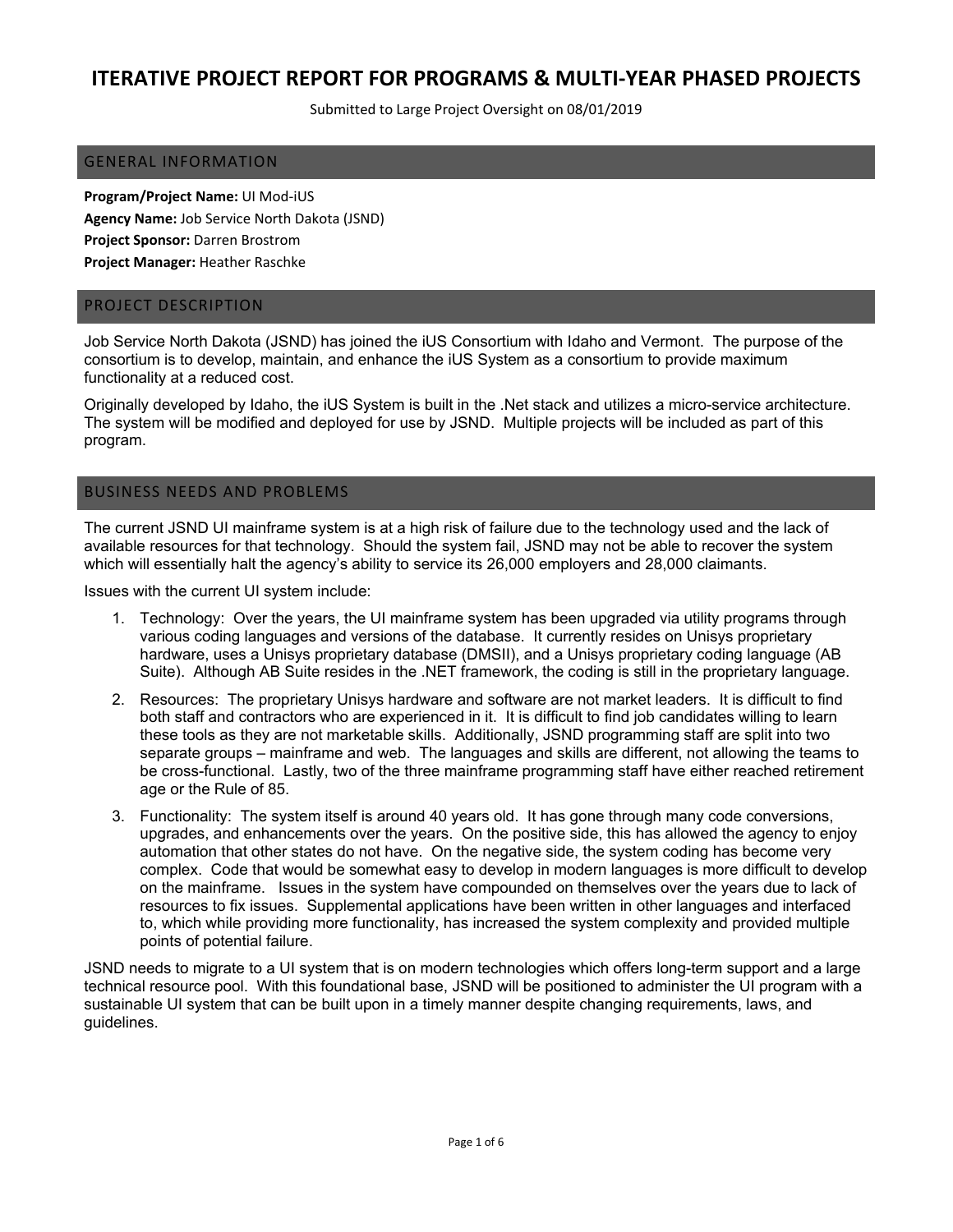Submitted to Large Project Oversight on 08/01/2019

#### PROJECT FORMAT

#### **Program/Project Start Date:** May 1, 2017

**Budget Allocation at Time of Initial Start Date:** \$300,000 for feasibility gap study. (Note: USDOL subsequently decided to fund the program. The initial budget at the time of the signing of the project charter was \$7,814,362.00).

#### **How Many Phases Expected at Time of Initial Start Date:** 8 phases

**Phased Approach Description:** Multiple projects will be conducted concurrently. Some of the projects are development projects and some are program support projects. Implementation of all development projects will occur at the same time.

#### **Estimated End Date for All Phases Known at Time of Initial Start Date:** 12/31/2023

#### PROJECT ROAD MAP

The project road map shows the high level plan or vision for the program/projects/phases. It is intended to offer a picture of the lifespan of all the effort that is expected to be required to achieve the business objectives.

The project preparation work was managed under the overall program structure versus creating a separate project for those tasks. Timeframe and estimated budget for this work is noted below to provide a total view of the program.

| <b>Project or</b><br><b>Phase</b>       | <b>Title</b>                  | <b>Scope Statement</b>                                                                                                                                                                                                                                                                 | <b>Estimated</b><br><b>Duration</b><br>(months) | <b>Estimated</b><br><b>Budget</b> |
|-----------------------------------------|-------------------------------|----------------------------------------------------------------------------------------------------------------------------------------------------------------------------------------------------------------------------------------------------------------------------------------|-------------------------------------------------|-----------------------------------|
| Project Prep:<br><b>Feasibility Gap</b> | Feasibility Gap               | Conduct a feasibility gap with the state of ID<br>against the iUS system.                                                                                                                                                                                                              | 6                                               | \$300,000                         |
| Project Prep:<br>Initiate and<br>Prep   | Initiate and Prep             | Create charter and memorandum of<br>understanding between the states to initiate<br>the project. Conduct tasks to prepare for the<br>program (such as purge and prep data from<br>the various applications, document interfaces,<br>identify test scenarios, etc.).                    | 27                                              | \$750,000                         |
| Project Prep:<br>Purge                  | Purge                         | Purge mainframe records.                                                                                                                                                                                                                                                               | $\overline{2}$                                  | \$20,890.90                       |
| <b>Claimant Portal</b><br>phase 1       | <b>iUS Claimant</b><br>Portal | Replace the JSND UI ICE application with the<br>iUS Claimant Portal. This application allows<br>unemployment insurance claimants to file and<br>certify online.<br>Phase 1 will consist mainly of authoring<br>Product Backlog Items (PBIs), development,<br>and some limited testing. | 12                                              | \$1,150,330.11                    |
| Containerization                        | Containerization              | Containerize the ICON Relay application and<br>one other application. Share those<br>applications with the ReEmploy Consortium.<br>This is largely and Idaho effort.                                                                                                                   | 6                                               | \$13,552                          |
| Governance<br>Model &<br>Distributed    | <b>iUS Gov Model</b>          | Develop a governance model and distributed<br>development approach for the consortium.                                                                                                                                                                                                 | 5                                               | \$488,146.00                      |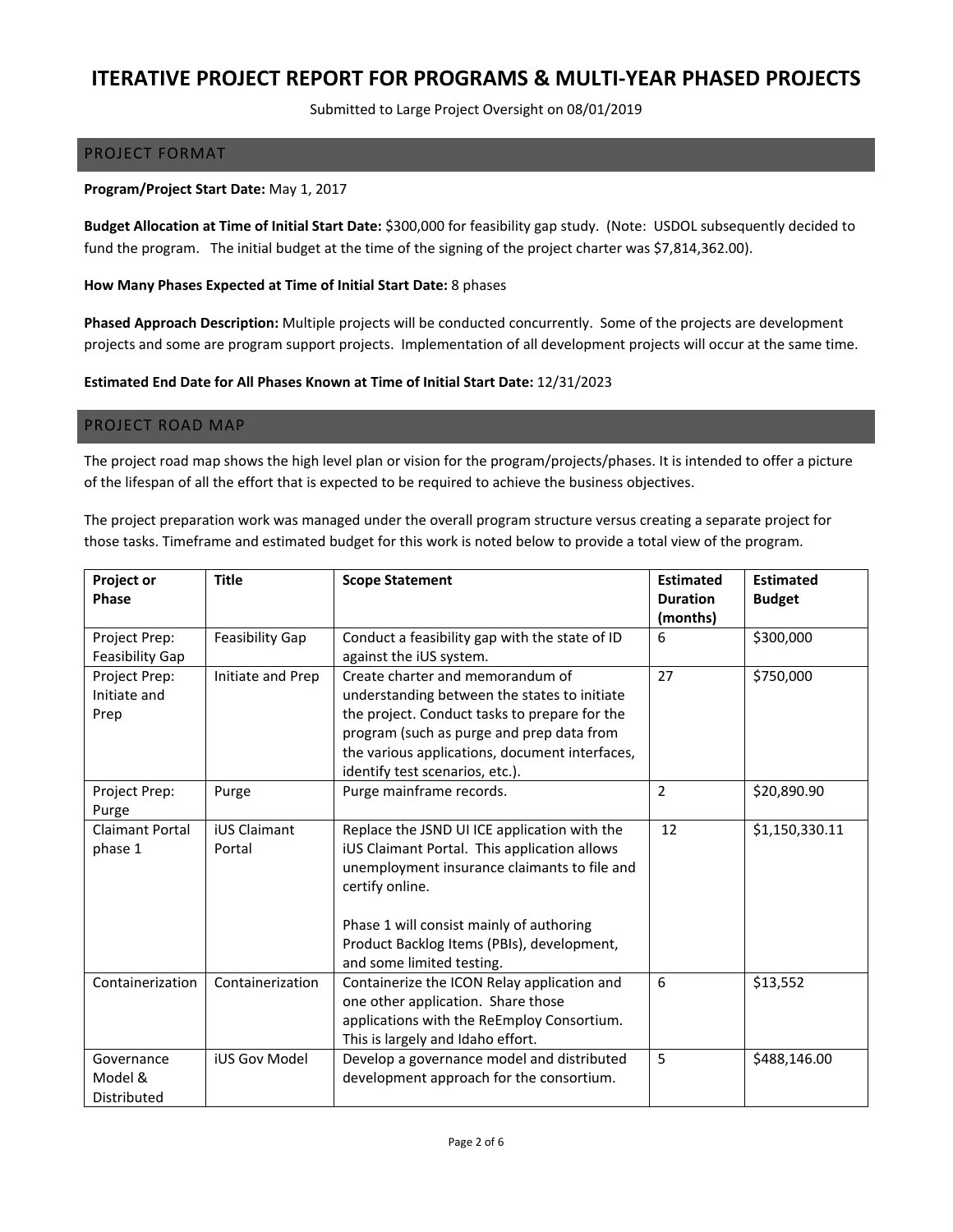Submitted to Large Project Oversight on 08/01/2019

| Development            |                        |                                                |    |                |
|------------------------|------------------------|------------------------------------------------|----|----------------|
| Approach               |                        |                                                |    |                |
| ID/ND                  | ID/ND                  | Replace the JSND UI mainframe with the iUS     | 20 | \$1,316,154.16 |
| Onboarding             | Onboarding             | Core system. Version 2.0 of the iUS System,    |    |                |
| phase 1                | phase 1                | developed during the Vermont on-boarding       |    |                |
|                        |                        | project, will serve as the base code for the   |    |                |
|                        |                        | Idaho and North Dakota.                        |    |                |
|                        |                        |                                                |    |                |
|                        |                        | Phase 1 will consist of PBI authoring and some |    |                |
|                        |                        | limited development                            |    |                |
| <b>Employer Portal</b> | <b>Employer Portal</b> | Replace the JSND UI EASY application with the  | 12 | \$1,300,000    |
|                        |                        | iUS Employer Portal. This application allows   |    |                |
|                        |                        | unemployment insurance employers to file       |    |                |
|                        |                        | reports and pay taxes online.                  |    |                |
| ID/ND                  | ID/ND                  | Develop the finalized scope of the system.     | 43 | \$2,829,731.44 |
| Onboarding/            | Onboarding /           | System will be tested and implemented in this  |    |                |
| <b>Claimant Portal</b> | <b>Claimant Portal</b> | phase along with the employer portal.          |    |                |
| Phase 2                | Phase 2                |                                                |    |                |

#### **Notes:**

### PROJECT BASELINES

The baselines below are entered for only those projects or phases that have been planned. At the completion of a project or phase a new planning effort will occur to baseline the next project/phase and any known actual finish dates and costs for completed projects/phases will be recorded. The startup report will be submitted again with the new information.

| Project or<br><b>Phase</b>             | Program/<br><b>Project Start</b> | <b>Baseline</b><br><b>Execution</b> | <b>Baseline</b><br><b>End Date</b> | <b>Baseline</b><br><b>Budget</b> | Actual<br><b>Finish</b> | <b>Schedule</b><br>Variance | <b>Actual Cost</b> | Cost<br>Variance |
|----------------------------------------|----------------------------------|-------------------------------------|------------------------------------|----------------------------------|-------------------------|-----------------------------|--------------------|------------------|
|                                        | Date                             | <b>Start Date</b>                   |                                    |                                  | Date                    |                             |                    |                  |
| Project<br>Prep:<br>Feasibility<br>Gap | 05/01/2017                       | n/a                                 | n/a                                | n/a                              | 10/30/201               | n/a                         | \$299,044          | n/a              |
| Project<br>Prep:<br>Initiate &<br>Prep | 11/1/2017                        | n/a                                 | n/a                                | n/a                              |                         | n/a                         | \$584,934          | n/a              |
| Project<br>Prep:<br>Purge              | 8/14/2018                        | n/a                                 | n/a                                | n/a                              | 10/1/2018               | n/a                         | \$20,891           | n/a              |
| iUS<br>Claimant<br>Portal<br>Phase 1   | 05/01/2017                       | 01/23/2019                          | 12/31/2019                         | \$1,150,330.11                   |                         |                             |                    |                  |
| <b>iUS Gov</b><br>Model                | 03/11/2019                       | 06/25/2019                          | 08/13/2019                         | \$488,146.00                     |                         |                             |                    |                  |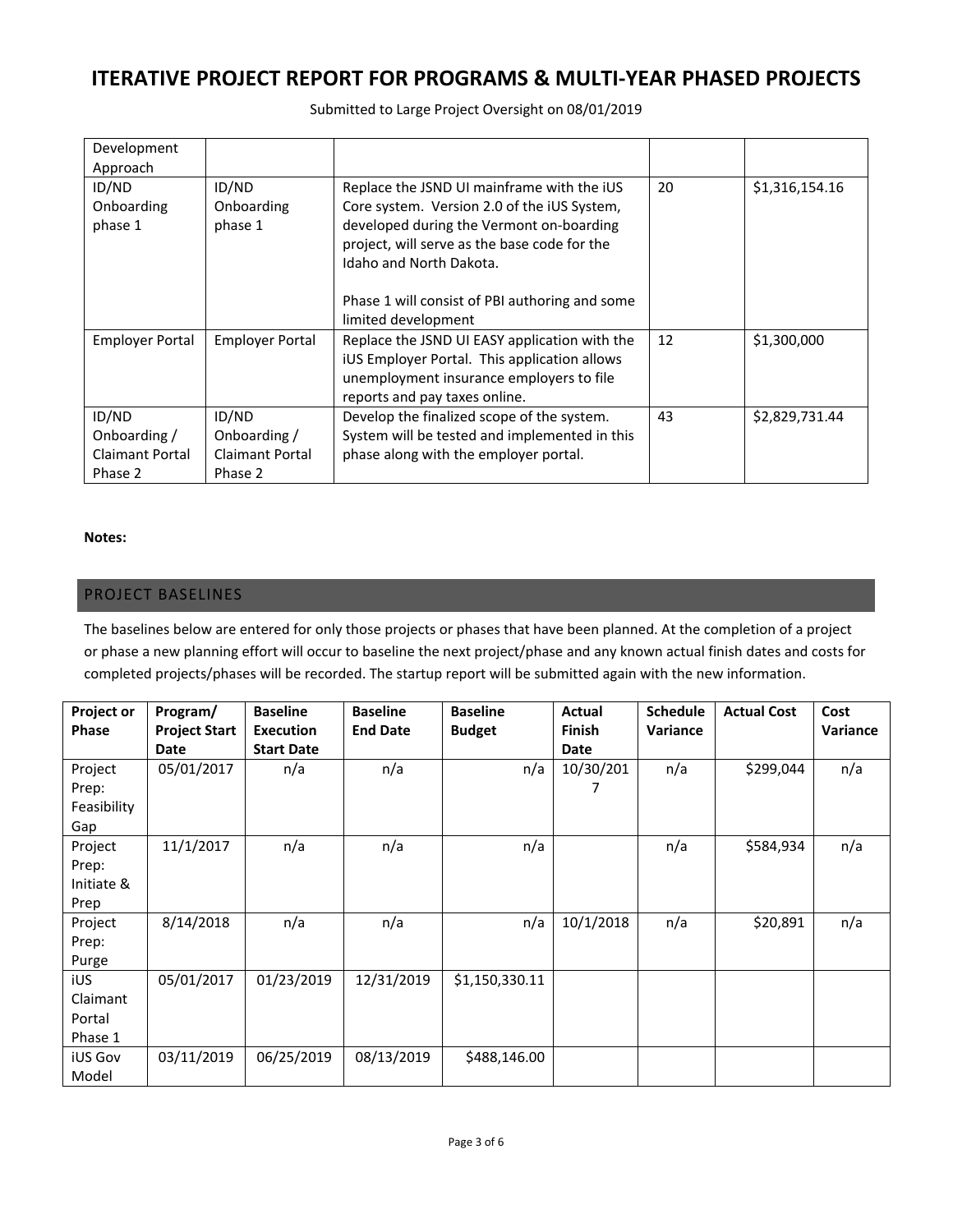Submitted to Large Project Oversight on 08/01/2019

#### **Notes:**

### **OBJECTIVES**

| Project<br>or Phase | <b>Business Objective</b>                                                                                                            | <b>Measurement Description</b>                                                                                                                       | Met/<br><b>Not Met</b> | <b>Measurement Outcome</b> |
|---------------------|--------------------------------------------------------------------------------------------------------------------------------------|------------------------------------------------------------------------------------------------------------------------------------------------------|------------------------|----------------------------|
| Program             | 1.1 Have a sustainable UI<br>system                                                                                                  | 1.1.1 At point of implementation,<br>the UI system utilizes modern<br>technology in the .Net stack<br>which has long-term support<br>from Microsoft. |                        |                            |
|                     |                                                                                                                                      | 1.1.3 At point of implementation,<br>the solution provides a cloud<br>hosting option.                                                                |                        |                            |
|                     |                                                                                                                                      | 1.1.4 Increase pool of<br>programming resources to be<br>over 30 at time of<br>implementation.                                                       |                        |                            |
|                     |                                                                                                                                      | 1.1.4a Current pool of known<br>resources to JSND is 7 (3 FTE & 4<br>known contractors)                                                              |                        |                            |
| Program             | 1.2 Ability to rapidly<br>respond to changing<br>economic conditions,<br>changes to federal<br>programs, and legislative<br>mandates | 1.2.1 Decrease from current level<br>of 600 backlogged system<br>support tickets to 50 within 6<br>months of implementation.                         |                        |                            |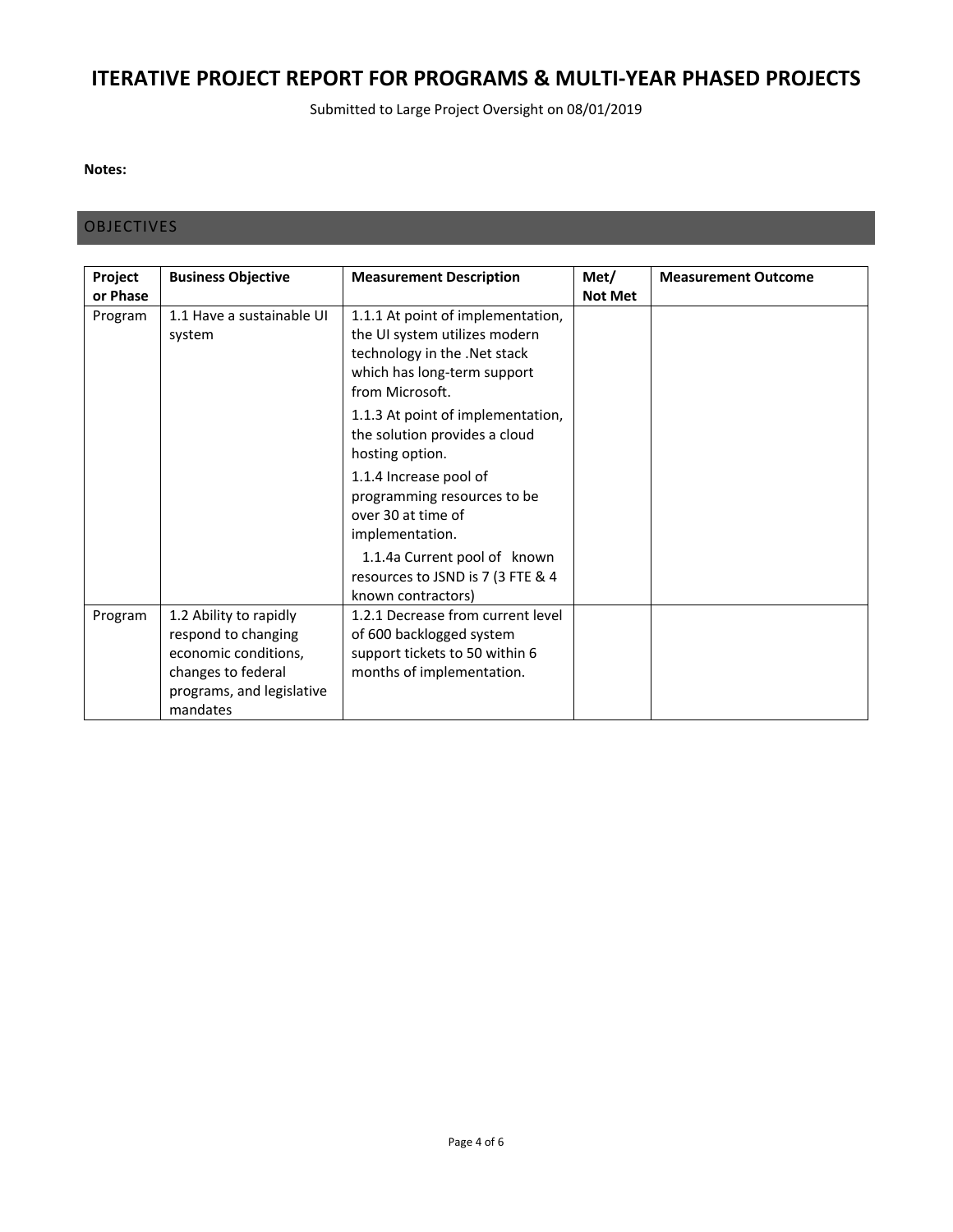Submitted to Large Project Oversight on 08/01/2019

### POST‐IMPLEMENTATION REPORT

Post-Implementation Reports are to be performed after each project or phase is completed. A "PIR" is a process that utilizes surveys and meetings to determine what happened in the project/phase and identifies actions for improvement going forward. Typical PIR findings include, "What did we do well?" "What did we learn?" "What should we do differently next time?"

| <b>Project or Phase</b> | Lesson learned, success story, idea for next time, etc. |
|-------------------------|---------------------------------------------------------|
| Project 1 Phase 1       |                                                         |
| Project 2 Phase 2       |                                                         |
| Project 3 Phase 3       |                                                         |

### COST BENEFIT ANALYSIS

The iUS program is not being conducted as a measure to save funds. It is instead being done to continue operations of the unemployment insurance program.

### KEY CONSTRAINTS AND/OR RISKS